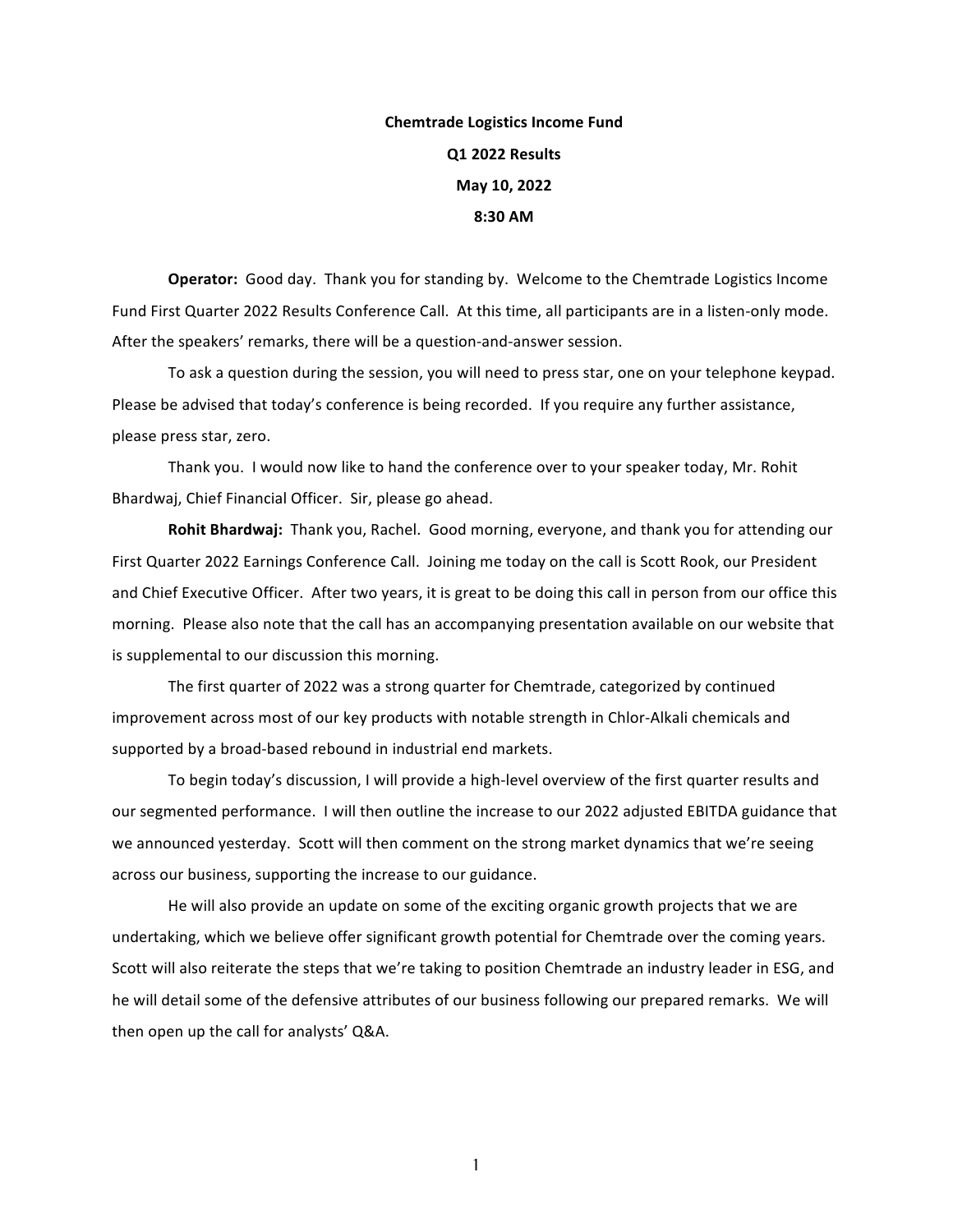Before proceeding, I would like to remind you that our presentation contains certain forwardlooking statements that are based on current expectations and are subject to a number of uncertainties and risks, and actual results may differ materially.

Further information identifying risks, uncertainties, and assumptions, and additional information on certain non-IFRS and other financial measures referenced through this call can be found in the disclosure documents filed by Chemtrade with the securities regulatory authorities available on sedar.com.

One of the measures that we'll refer to in this call is adjusted EBITDA, which is EBIDTA modified to exclude only non-cash items, such as unrealized foreign exchange gains and losses. For simplicity, although our accompanying presentation will refer to adjusted EBITDA, we will just refer to EBITDA in our remarks as opposed to adjusted EBITDA. Non-IFRS and other financial measures are fully defined in our MD&A.

Starting with the consolidated results for the first quarter of 2022, we delivered strong yearover-year improvement across our key financial metrics, including revenue, EBITDA, and distributable cash. We generated revenue of \$390.3 million, an increase of \$77.9 million, or 25 percent, over the first quarter of 2021.

We earned \$107.8 million in EBITDA, an increase of \$52.4 million, or 95 percent higher, than the first quarter of 2021. As a reminder, last year's results include results from the business that was sold in November, 2021 up to the date of sale. During the first quarter of 2021, this business contributed revenue and EBITDA of \$12.7 million and \$5 million respectively.

The improved results that we delivered this quarter are due to improved fundamentals for key products in both of our operating segments. The year-over-year impact of foreign exchange movements was immaterial this quarter.

Our improved EBITDA for the quarter resulted in distributable cash of \$63.3 million, an increase of \$45.4 million, compared with the same period in 2021. Distributable cash per unit was also materially higher year-over-year. Notably, our attractive \$0.05 per month distribution remains very well covered with a payout ratio of 25 percent this quarter and 48 percent on a trailing 12-month basis.

Additionally, we took a number of steps last year to improve the balance sheet, including an equity financing last March and the sale of our Specialty Chem business last November. As a result of these steps, we significantly improved our leverage, and Chemtrade ended the quarter with a total leverage ratio of 3.5 times, compared with 5.9 times a year ago.

 $\mathfrak{D}$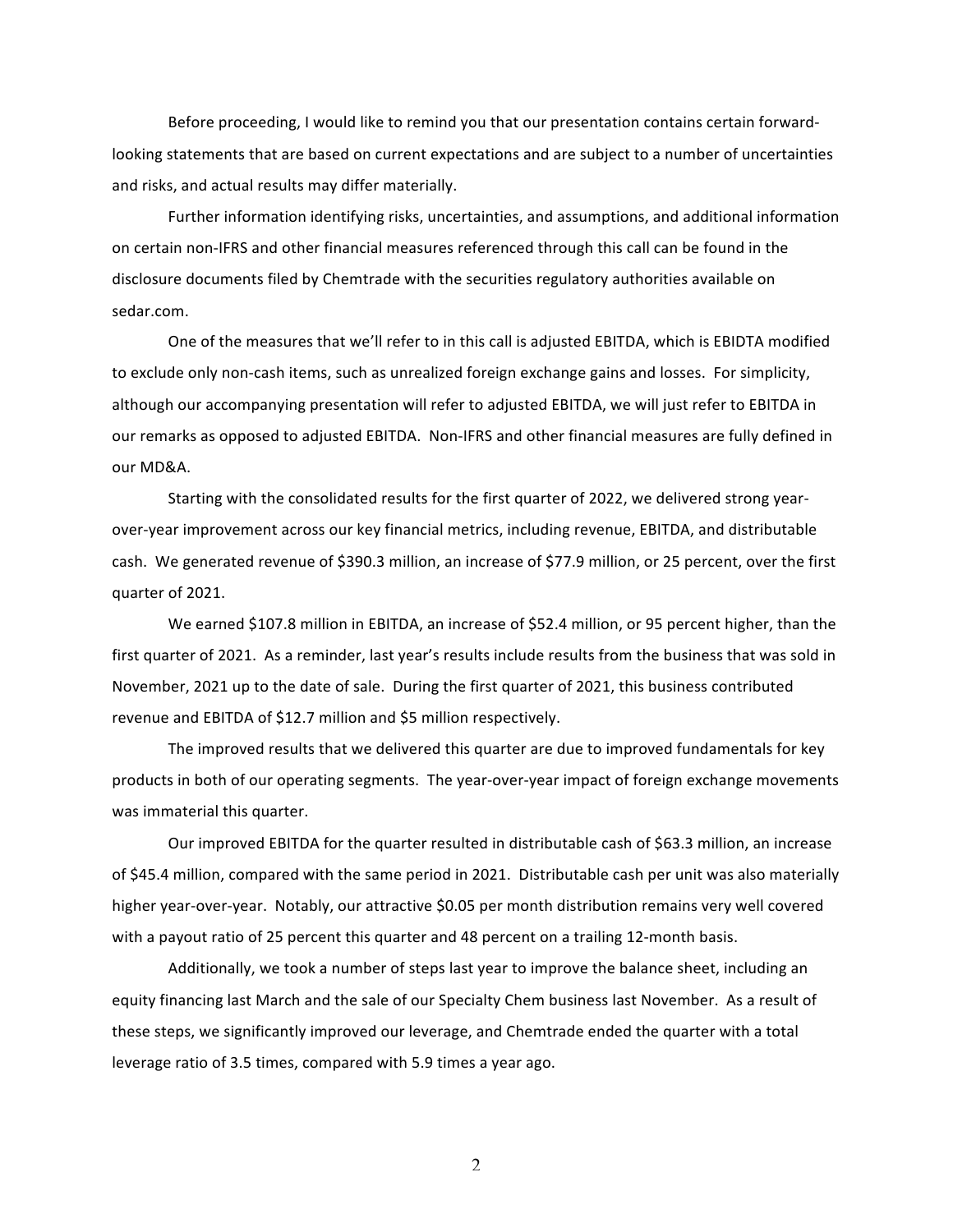Turning now to our segmented performance for the first quarter of 2022, we would first like to remind you that we reconfigured our operating segments effective this quarter. Following the sale of our Potassium Chloride and Vaccine Adjuvants business in November, we combined the Sulphur Products and Performance Chemicals, or SPPC segment, with the remaining Water Solutions and Specialty Chem, or WSSC segment, to form a new segment called Sulphur and Water Chemicals, or SWC. The Electrochem segment remains unchanged as a result of this reconfiguration.

Starting with the SWC segment, we generated revenue of \$229 million during the first quarter of 2022, an increase of \$38.2 million over the first quarter of 2021. The increase in revenue is primarily attributable to higher selling prices for Merchant sulfuric Acid, Water Solutions products, and Sulphur products, and increased sales volumes of Regen sulfuric Acid.

The improved demand for Regen Acid is reflective of higher gasoline demand year-over-year in addition to impacts on Regen volumes in Q1 of 2021 from the severe winter storms in the U.S. and stayat-home orders in California. The higher selling prices we achieved in the SW segment are largely reflective of higher sulphur prices and, in the case of Merchant Acid, tight industry supply as well.

As a reminder, the increase in revenue for the segment was partially offset due to the sale of the Potassium Chloride and Vaccine Adjuvants business last year, which generated \$12.7 million in revenue for the first quarter of 2021.

For the first quarter of 2022, the SWC segment delivered \$62.5 million in EBITDA, an increase of \$12.7 million over the first quarter of 2021. This was primarily driven by stronger results in our Regen Acid business. While the sulphur costs increased sharply year-over-year, the higher selling prices we were able to realize for our Water Solutions products more than offset the impact of the higher raw material costs during the first quarter.

Additionally, as previously discussed, the sale of the Specialty Chem business created a \$5 million year-over-year EBITDA headwind in the first quarter. Adjusting for this item, EBITDA for the SWC segment in the first quarter increased by \$17.7 million year-over-year, a robust improvement that sets the stage for a strong 2022 for this segment.

Transitioning to our EC segment, we generated \$161.4 million in revenue in the first quarter of 2022, an increase of \$39.7 million over the prior period. The higher revenue is primarily due to higher selling prices that we achieved for each of our Chlor-Alkali products, Caustic Soda, Chlorine, and Hydrochloric Acid, as market fundamentals for all three of these products remain favorable.

This resulted in a realized metric ECU netbacks being up approximately \$715 year-over-year, with approximately 60 percent of this increase attributable to stronger caustic soda pricing.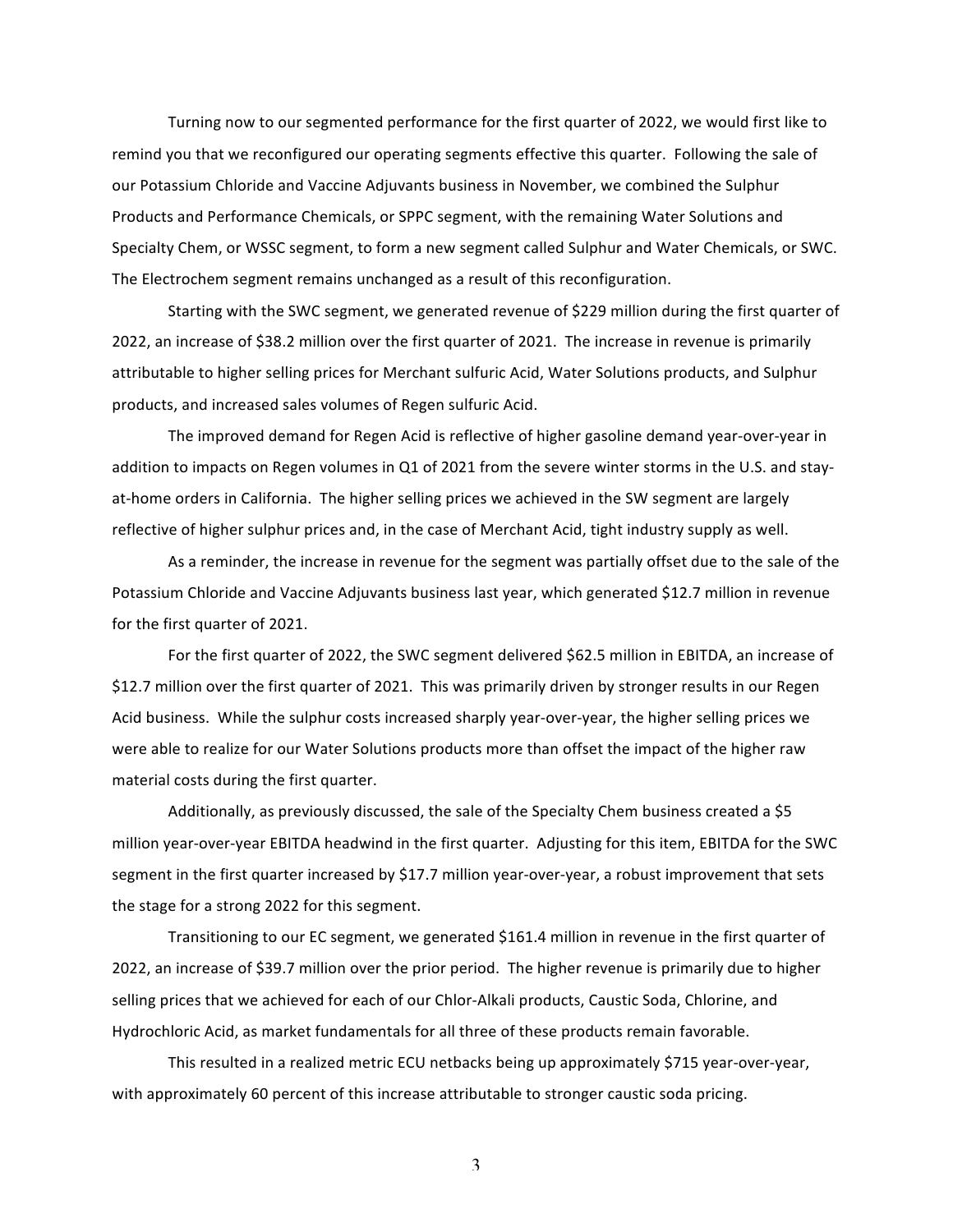Our Brazil business also delivered improved results relative to the first quarter of 2021. The improved results on our North America business and Brazil were partially offset by lower sales volumes of sodium chlorate, which continues to experience soft demand related in part to decreased end use demand for office paper.

For the first quarter, the EC segment earned \$65.6 million in EBITDA, an increase of \$38.4 million over the first quarter of 2021. This significantly improved performance in our Chlor-Alkali business resulting from the higher pricing we achieved in the period marks a very strong start for the EC segment in 2022.

Our corporate costs in the first quarter of 2022 were \$20.2 million, slightly lower than the \$21.5 million of corporate costs in the same period in 2021. The decrease in corporate costs reflects lower costs related to our long-term incentive plan of \$1.4 million and higher realized foreign exchange gains of \$2.9 million year-over-year, offset by \$4.7 million recognized in the prior period relating to government support programs.

Turning now to our balance sheet, our leverage ratios and liquidity continued to improve during the first quarter of 2022, reflecting the robust EBITDA we delivered and the various steps we undertook to strengthen our financial position last year.

As of quarter end, Chemtrade's net debt to adjusted EBITDA ratio stood at 3.5 times, down from 4.2 times at the end of 2021 and down from 5.9 times at the end of Q1 2021. Additionally, we had US \$215.6 million undrawn in our senior credit facility. And following the convertible debenture refinancing completed earlier this year, we have no debt maturities until May 2024.

Chemtrade remains compliant with all debt covenants contained in its credit agreement. Despite our improving liquidity position, we continue to take additional steps to further strengthen our balance sheet. Subsequent to the end of the quarter, we completed the sale of an idled acid plant in Augusta, Georgia for net proceeds of US \$10 million. Last month, we also announced the launch of a process to sell real estate at our North Vancouver, B.C. site through a sale and leaseback contract, which, if completed, would provide Chemtrade with additional financial flexibility and liquidity for our primary capital priorities of deleveraging and investing in economically attractive organic growth projects.

Given that the sale process is ongoing, we are limited in what we can say at this time, but we will provide an update when terms of an agreement are reached or the process is terminated.

Moving to our guidance, we announced yesterday evening an increase in our 2022 EBITDA guidance. We are now expecting EBITDA of \$300 million to \$330 million this year versus a prior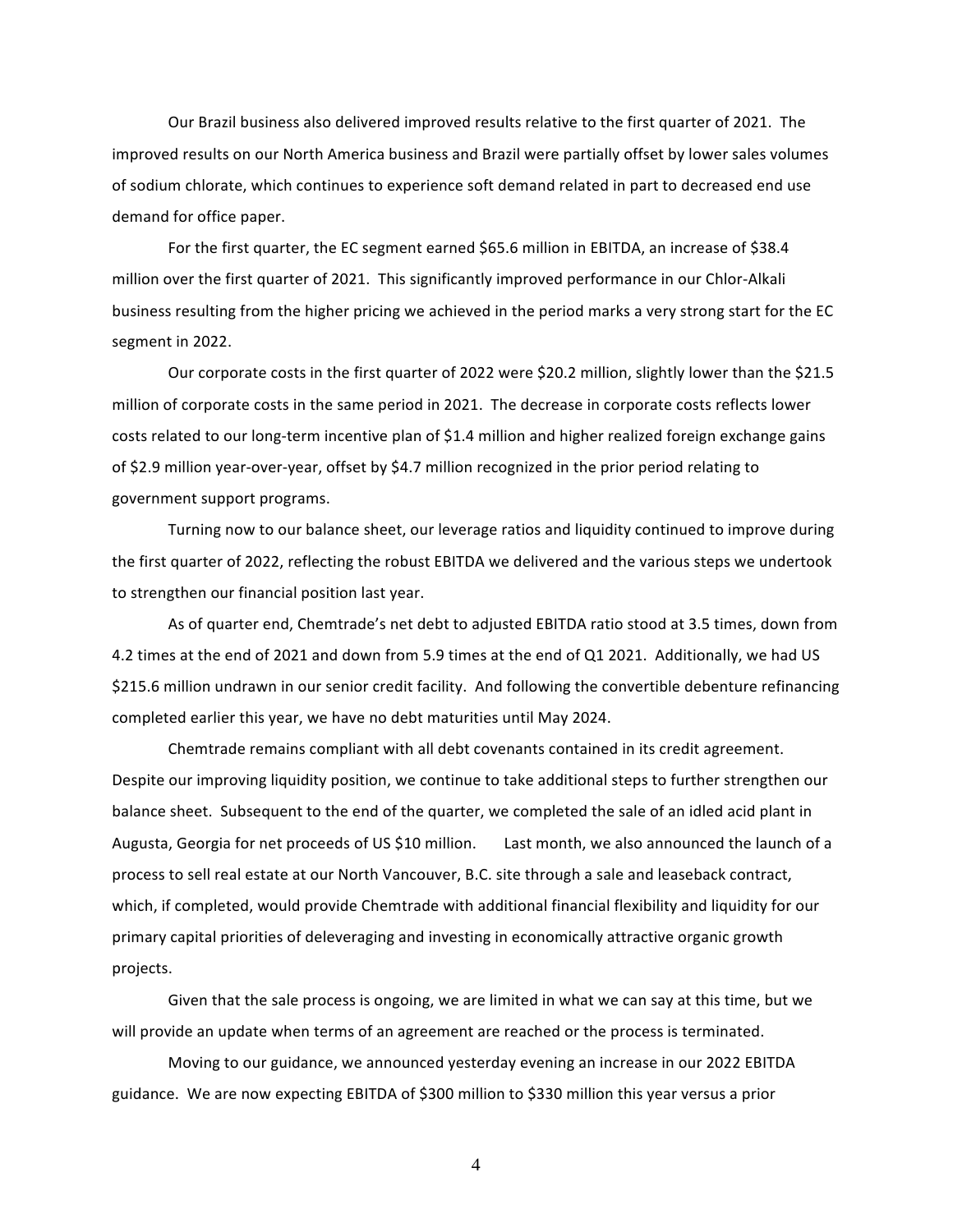guidance of \$265 million to \$295 million and 2021 EBITDA of \$280.4 million. The primary drivers of this increased guidance are our strong start to the year, the strength in chlor-alkali products we have seen recently, and the favorable market conditions for many of our other key products.

Notably, we now forecast that the average Northeast Asia spot price for caustic soda, that will be a key determinant for our realized selling price in 2022, will be US \$575 per ton, which is US \$285 per ton higher than in 2021. This is US \$135 per ton higher than our previous assumption.

The average index value used for the first half of 2022 was US \$660 per ton, which implies an average value of US \$485 per ton for the second half of 2022. For clarity, the average index values for Q2 and Q3 help set pricing for the second half of the year. The rest of our assumptions are set out on the slide deck and our MD&A, and I will not go through them on this call.

We believe that this revised guidance illustrates the strong improvement we're delivering across the business and the strong market conditions for most of our key products, which Scott will elaborate on momentarily.

The biannual turnaround at our North Vancouver chlor-alkali facility the second quarter of this year is expected to have a \$20 million EBITDA impact. Even ignoring the impact of this turnaround, the midpoint of our revised guidance of \$315 million will mark year-over-year growth of \$66.5 million after normalizing for the sale of our Specialty Chem business and the benefit of settling the NATO lawsuit in 2021.

We also expect this positive momentum to continue in the coming years, as we will execute on the compelling organic growth opportunities ahead, which Scott will provide updates on. Additionally, the midpoint of our updated guidance translates into an implied distribution payout ratio for 2022 of approximately 50 percent, highlighting the sustainability of our attractive distribution.

With that, I will now turn the call over to Scott, who will walk you through the outlook for our key products and provide an update on our organic growth projects. Scott?

Scott Rook: Thank you, Rohit, and good morning, everyone. Thank you for joining us today. And I'm pleased to walk you through all of the items that have us excited about Chemtrade's outlook, not only for this year but also for the years to come. I believe that the future is the brightest it's been for Chemtrade in many years, and I'm extremely confident in our ability to execute on what we see as a very favorable backdrop for our key products.

Beginning with sulphur products, we see a strong outlook for three forms of sulfuric acid that Chemtrade produces, Regen, UltraPure, and Merchant Acid. Demand for Regen Acid, used in the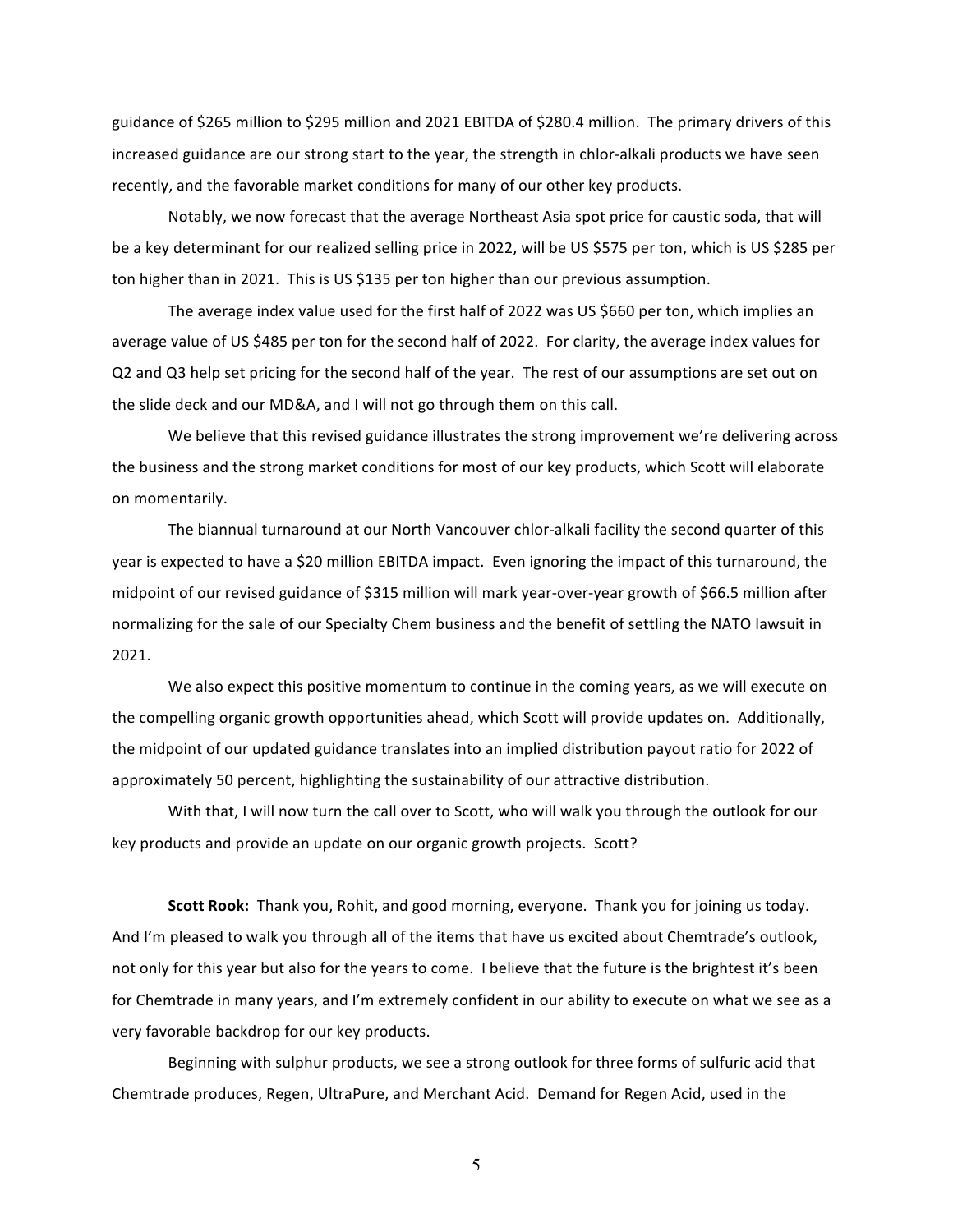production of gasoline, continues to rebound nicely, as individuals once again begin to move about more freely, and driving activity has picked up, leading to higher refinery utilization rates across North America.

In fact, we've seen U.S. driving miles return to 2019 levels. And we have not yet seen any notable negative impact on driving activity from high gasoline prices, though this is something we continue to monitor closely.

The demand for UltraPure acid, which, as a reminder, is used in the semiconductor industry, continues to have a very strong outlook as the U.S. has placed strategic importance on domestic semiconductor production. As a result of this onshoring, which is taking place over the coming years, demand for UltraPure Acid is projected to increase by two to three times over the next five years.

In a moment, I'll provide an update on the projects we're undertaking to capitalize on this sharp demand growth. Additionally, our performance in UltraPure acid continues to improve as we have successfully replaced the bulk of the volumes we lost in early 2021.

Meanwhile, Merchant Acid, which has seen widespread industry uses, continues to see a demand rebound on broad-based improvement in industrial end markets. In addition to these improving demand dynamics, we also maintain a positive outlook for sulfuric acid pricing near term.

This result is based on recent sharp increases in sulphur prices that we have witnessed and as market supply of sulfuric acid is very tight currently, with notably strong demand from the fertilizer end market that has resulted from supply dislocations caused by the Russian-Ukraine war.

Sulphur prices for Q2, 2022 have increased by approximately \$200 per ton quarter-over-quarter to \$480, driven by the tight market conditions. As a reminder, sulphur is a key input into making onpurpose sulfuric acid, which in turn is a significant raw material for the production of our water chemicals.

As a result, we expect the recent spike in sulphur prices we have witnessed to be a short-term margin headwind for our water chemicals products. However, we have taken proactive steps to pass through these higher input costs to our customers, and we expect this margin impact to be transitory.

Despite these near-term pressures, we maintain a positive outlook for our water chemicals portfolio, given the essential nature of these chemicals and their growing demand from increasing regulations for water treatment and broader population growth.

Transitioning to the outlook for our Electrochemical segment, the market dynamics for Chlor-Alkali remain very positive, with strong demand in pricing for both caustic and chlorine. Caustic soda prices, which have seen recent support from the ongoing Russia-Ukraine conflict, which, has led to a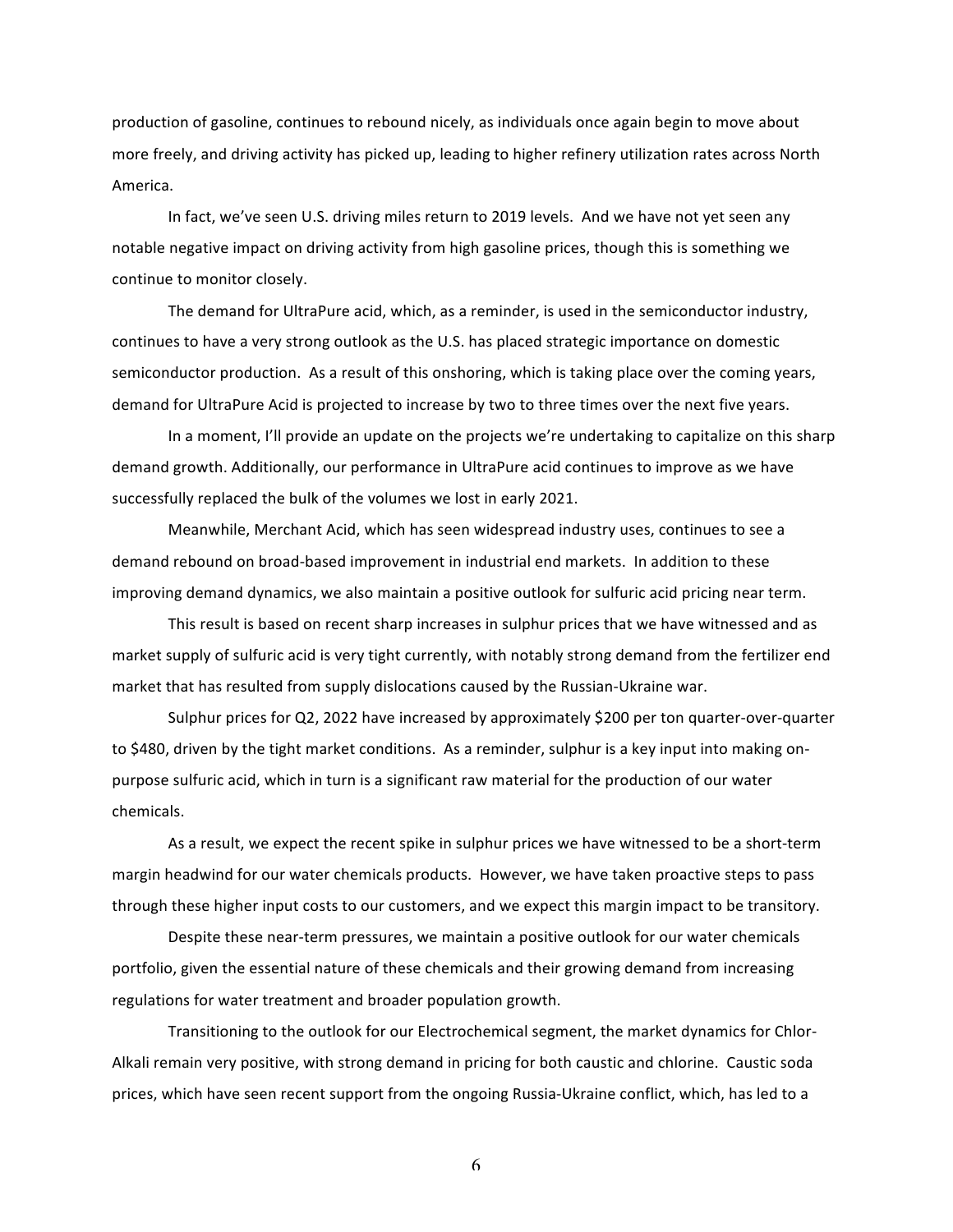dislocation of the supply of aluminum in Eastern Europe and a pickup of aluminum production elsewhere, leading to increased caustic soda demand in North America.

The Northeast Asia spot index for caustic soda was \$650 per ton in mid-April, materially higher than a year ago. And we anticipate that demand in pricing for caustic soda will remain elevated for at least the next 12 to 18 months as a result of the dynamics we are seeing in the market.

Additionally, we continue to see a very bullish long-term outlook for caustic soda, as demand for this, used across many industrial applications, including in the production of aluminum and lithium ion batteries, is projected to continue to steadily grow over time. And there's very limited supply projected to come online globally in the coming years.

As a reminder, for every \$50 per ton increase in caustic soda pricing, the business generates approximately \$10 million Canadian in incremental margin. The chlorine market also continues to benefit from favorable market conditions.

Industry supply of chlorine remains tight, following capacity rationalization that took place last year and recent industry outages, while demand for chlorine from industrial and construction end markets continues to rebound, supporting pricing. We believe that these factors will help keep chlorine pricing elevated through the balance of 2022.

The outlook for hydrochloric acid, which is used in fracking, also continues to improve, supported by ongoing, steady increases in U.S. and Canadian rig counts and geopolitical conflicts.

Industry experts anticipate that the Russia-Ukraine conflict will lead to a pickup of exports of natural gas from North America to Europe, increase fracking activity of 20 percent to 25 percent over the next year, and ultimately higher HCL demand.

The improved demand for both chlorine and hydrochloric acid is particularly notable as strong demand for these products allows our North Vancouver Chlor-Alkali plant to run at high operating rates and fully capture the benefits of higher caustic soda prices, as these are co-products.

As a reminder, the North Vancouver plant is taking its biannual turnaround this quarter. We have been executing this turnaround during April, and it remains on schedule with the plant restarting this week.

Finally, while sodium chlorate markets remained under pressure from ongoing softness in demand for office paper, we have yet to see a material recovery in volumes to date. We are focused on renewing contracts at higher prices, and we remain optimistic that a more widespread return to the office could drive improved demand.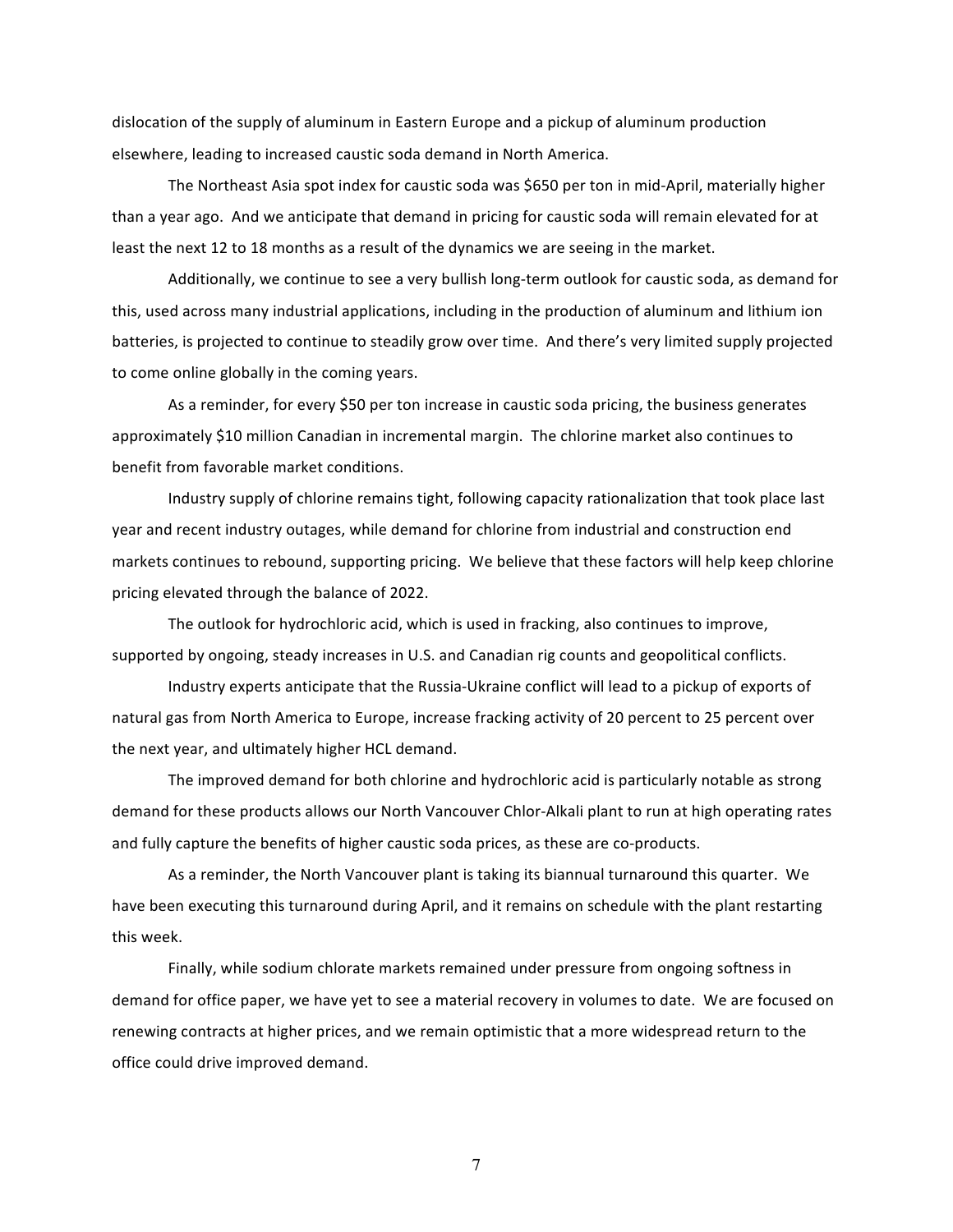Given the lack of recovery in demand to date, we have made the difficult decision to close our sodium chlorate facility in Beauharnois, Quebec, which we expect to be completed by the end of this year. The plant has an annual capacity of approximately 40,000 ton, and the volumes from this facility will be absorbed by our Brandon and Prince George facilities.

We anticipate this footprint rationalization will lead to improved cost structure for our sodium chlorate business moving forward. As a result, or as a reminder, our sodium chlorate facility in Brandon, Manitoba has the lowest production cost in the industry.

Turning now to the compelling organic growth opportunity we are executing, UltraPure is the largest single opportunity for organic growth that we have seen over the medium term, and we have already outlined the explosive growth that we expect to see over the next five years.

As a reminder, many companies, such as Intel, have announced plans to onshore their semiconductor production in North America. Chemtrade is poised to benefit from this onshoring as the leading North American producer of UltraPure Acid. We previously announced the expansion of our Cairo, Ohio UltraPure facility.

This will increase the facility's production capacity by 60 percent, which includes upgrading the quality of the plant's existing capacity, and is expected to be attractive financially, with greater than 25 percent ROIC expected on our \$50 million investment.

The project continues to progress on schedule and is expected to be completed by the end of 2023, with the new capacity coming online in 2024. We continue to evaluate additional projects to capture more of the demand growth that's projected, and we expect to have more positive news to deliver soon.

We also continue to make good progress on monetizing our hydrogen that's a byproduct of our sodium chlorate manufacturing process. As a reminder, hydrogen is valuable as it is expected to be a significant energy source in a low-carbon future, and Chemtrade already produces the most desired form of hydrogen, being green hydrogen, in our process.

We continue to expect construction of our hydrogen project at Prince George facility to commence this year, and production of hydrogen from the project will begin next year. In addition, we continue to progress in the planning stages of a hydrogen project at our Brandon, Manitoba facility, expected to be more significant, given the scale of this facility. We will share more details on this project soon.

In addition to the UltraPure and Hydrogen projects we have previously announced, we have a number of smaller organic growth projects at various stages of evaluation and development. As we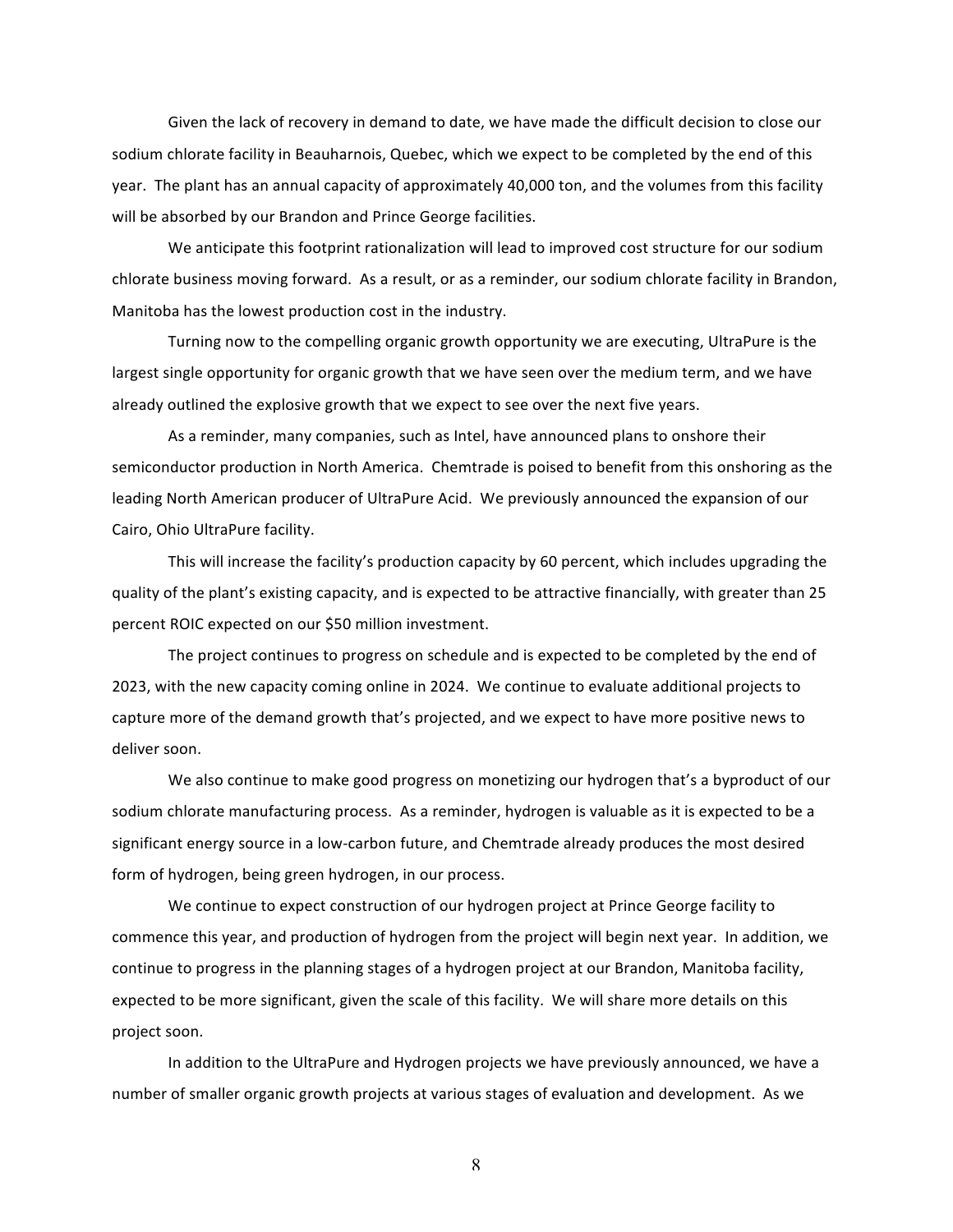discussed earlier, we see growing demand for water chemicals, driven by increasing regulation. And we believe Chemtrade is well-positioned to capitalize on this opportunity as one of North America's largest suppliers of inorganic coagulants for water treatment.

We are undertaking some smaller projects to expand our production capacity of poly aluminum chloride, or PAC, and aluminum chlorohydrate, or ACH, which are forecasted to see demand growth of more than 5 percent per year. These projects are proceeding on schedule. They are expected to be completed later this year and will contribute more meaningfully to next year's results.

We also continue to make good strides on operational efficiency projects and continue to target \$10 million or more of incremental cost savings annually through various initiatives. These include the productivity and reliability initiatives we've outlined in previous calls, as well as from other sources, such as leveraging technology to improve performance.

We remain acutely focused not only on driving top-line growth but also on building a culture of continuous improvement, striving for ongoing improvements in operational efficiency and effectiveness.

I would be remiss if I did not reiterate our commitment to ESG and remind investors of the key targets we recently introduced across the spectrum of environmental, social, and governance as we strive to be good stewards for all of our stakeholders, including the communities in which we operate.

Some of our key ESG targets pertain to reducing greenhouse gas emissions and using an increasing amount of renewable energy, reducing our industrial waste, driving improvements in workplace safety, and increasing diversity across Chemtrade's leadership team.

While we remain in the relatively early stages of our ESG journey, we believe that Chemtrade can be a leader on this front in the chemical industry and the targets we have established across the company for this leadership position. We will be providing increased visibility into our ESG performance moving forward, including through the publication of a sustainability report, which will be issued in the second quarter.

Finally, before I conclude, I would like to briefly touch on the topic of a potential economic downturn and how Chemtrade is well-positioned to navigate such an economic environment, should it occur, given numerous defensive attributes.

We have not yet seen any signs of this to date in our business, but there is some speculation that as central bank's unwind, pandemic-driven stimulus, we could experience a recession. In the SWC segment, our water treatment chemicals, which are used by municipalities for drinking water and waste water, are non-discretionary. They are therefore unlikely to be affected by a recession.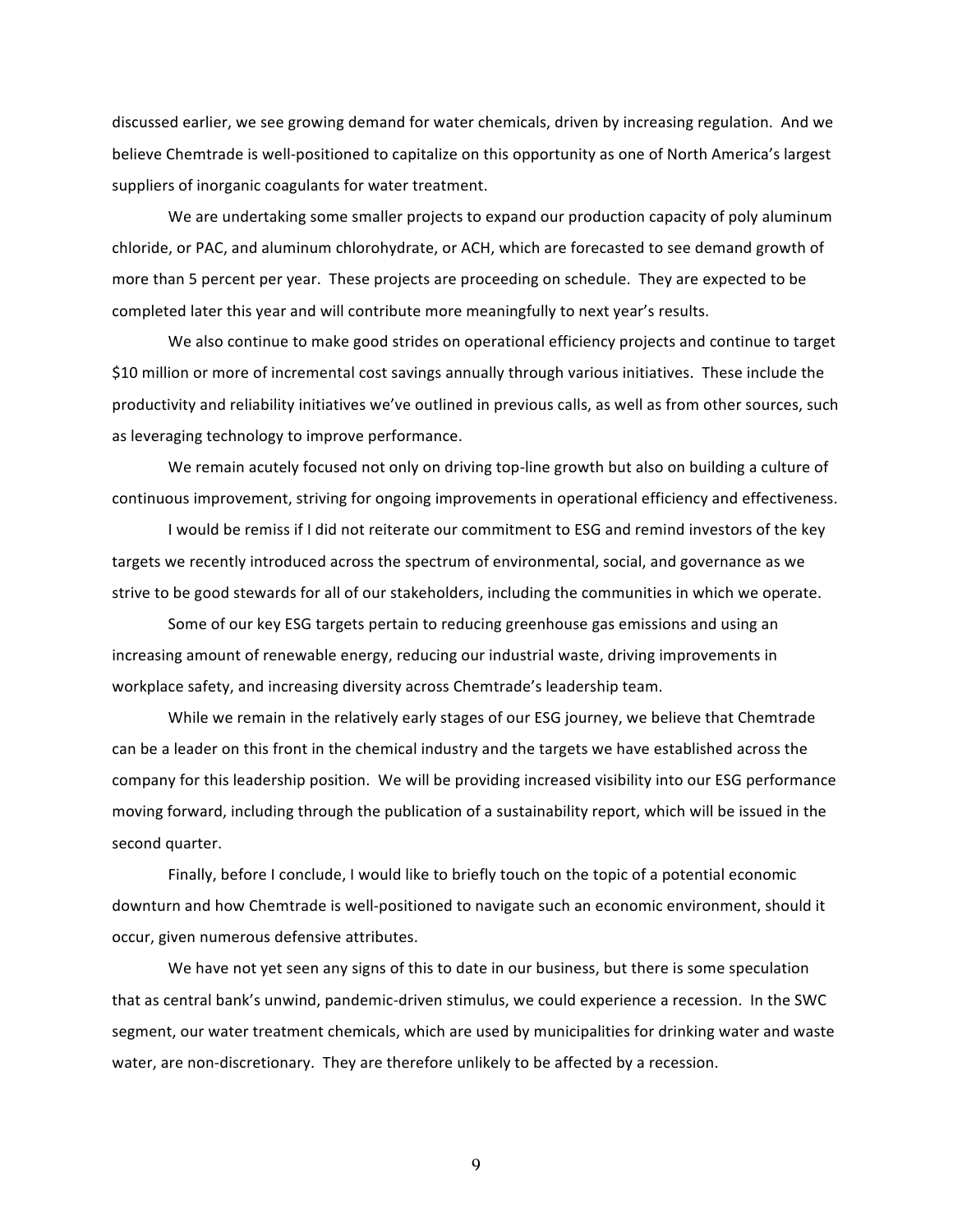Our Regen business also typically holds up well in recessions, as refinery utilization rates tend to remain quite high, even in a typical economic recession, though the pandemic was, of course, different. Meanwhile, the semiconductor industry is recovering from the global chip shortage. And given the new investments in the U.S., this is unlikely to be affected by a recession.

Merchant sulfuric acid demand is tied to general industrial activity and is likely to experience reduced demand as a recession. However, it's important to remember that we have risk shared contracts for a large portion of this business, where we share price movements with our byproduct supply partners. Also, demand for sulfuric acid in North America is likely to remain elevated, due to additional fertilizer demand in North America as a result of the Russia-Ukraine war.

In the EC segment, for Chlor-Alkali, a recession itself is not an issue. The impact will be determined by the imbalance in demand between the two co-products, caustic soda and chlorine. We will be hurt if the recession reduces demand for caustic more than it does for chlorine, but the reverse is also true.

Finally, demand for chlorate does typically get affected in a recession, but given the loss of volume due to the pandemic and people working remotely, we expect that the additional demand created by people returning to the office would offset any recessionary-related demand reduction. So, we are by no means immune to recessions. We believe we are well-positioned if one occurs.

To conclude, we believe that the strong improvements we have delivered in the first quarter sets the stage for a year of robust growth for Chemtrade, supported by ongoing improvements across most key products and a broad-based rebound in industrial end markets, including a very strong Chlor-Alkali backdrop.

Moreover, we believe the future beyond 2022 also remains bright for Chemtrade with attractive organic growth opportunities and a number of areas expected to drive growth. And our strengthened balance sheet and liquidity positions help to support these opportunities.

With that, we'll now open the call for questions, and Rohit and I would be happy to address them with you.

**Operator:** And as a reminder, to ask a question, you will need to press star, one on your telephone keypad. And to withdraw your question, just press the pound key. We'll pause for a moment to compile the Q&A roster. Your first question comes from the line of Jacob Bout with CIBC. Please proceed with your question.

Jacob Bout: Good morning.

**Rohit Bhardwaj: Morning.**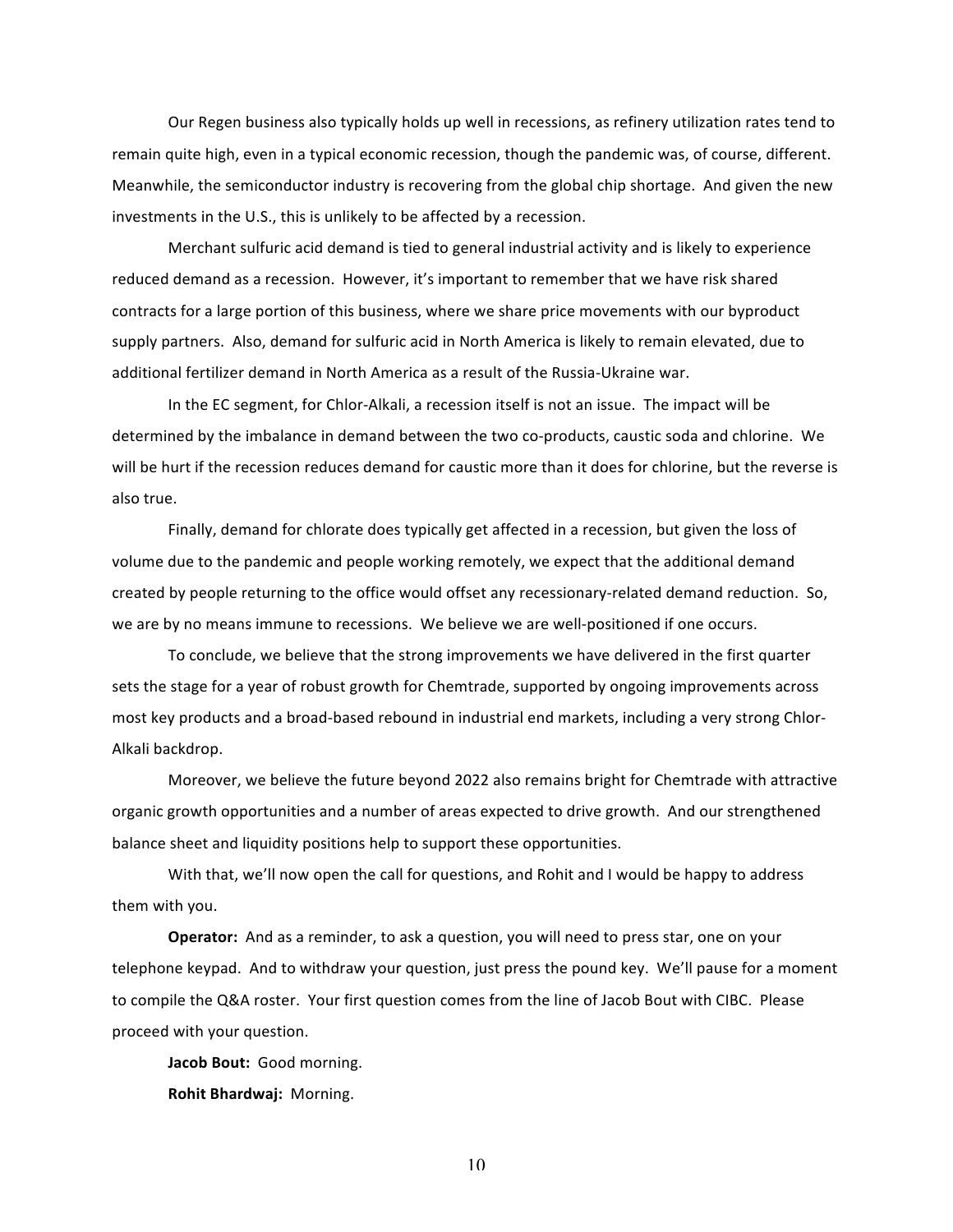**Scott Rook:** Good morning.

**Jacob Bout:** So, the strongest first quarter on record, or at least that I can remember. But, when I look at your guidance, and I factor in the first quarter, it implies a flattish remainder of the year. And I know there's a lot going on here but just had a few questions around that.

I guess when we look at the SWC result, it was up I think 26 percent year-on-year. You changed the reporting here, so it's a little bit difficult to kind of triangulate what's going on here. But, I'm assuming the majority of that is primarily because of better SPPC, or the old SPPC results. And then, if we look at water chemicals, how did that, or the old WSSC, how did that perform on a year-on-year basis?

**Rohit Bhardwaj:** Okay. Jacob, so let me help you with that. So, firstly, we spelled out that there, that \$5 million last year from the Spec Chem and that segment that isn't there. So, you've got to adjust for that. And once you do that, the biggest improvement in EBIDTA. So, revenue is a different story, but EBIDTA, it's primarily a Regen story because Regen demand has picked up. We've got some pricing improvements. Last year, as a reminder, there were those severe winter storms. There was, California had stay-at-home orders in Q1 of 2021.

So, most of the improvement year-over-year in that segment is Regen. The water treatment held its own. We were able to more than pass through sulphur costs in Q1. Now as Scott mentioned, early in Q2, sulphur spiked again. So short-term, there will probably be headwinds there.

But, I think our business has demonstrated a very good ability to pass through these costs. So, it's just a matter of time before they pass through the new elevated sulphur costs.

**Jacob Bout:** So then, when we look forward to the remainder of the year, when we, you've talked about a bunch of things happening on the electrochemical side, the North Van turnaround, that type of thing. But, when we think about the SWC results going forward, is that going to be relatively flattish after we account for the squeeze in margins due to the higher sulphur prices?

**Rohit Bhardwaj:** Yeah. So, if you look at last year, Q1 was the biggest hit that the Regen business took. It did start to, starting April last year, Regen started to pick up and get more normalized. So again, I don't think we want to get very specific on a segment-by-segment basis, but I think generally speaking, yeah, I think you can assume that the rest of the year for that segment is not going to be showing the kind of improvement that it did in Q1.

**Jacob Bout:** Okay. I'll leave it there. Thank you.

**Rohit Bhardwaj: Okay, yeah.**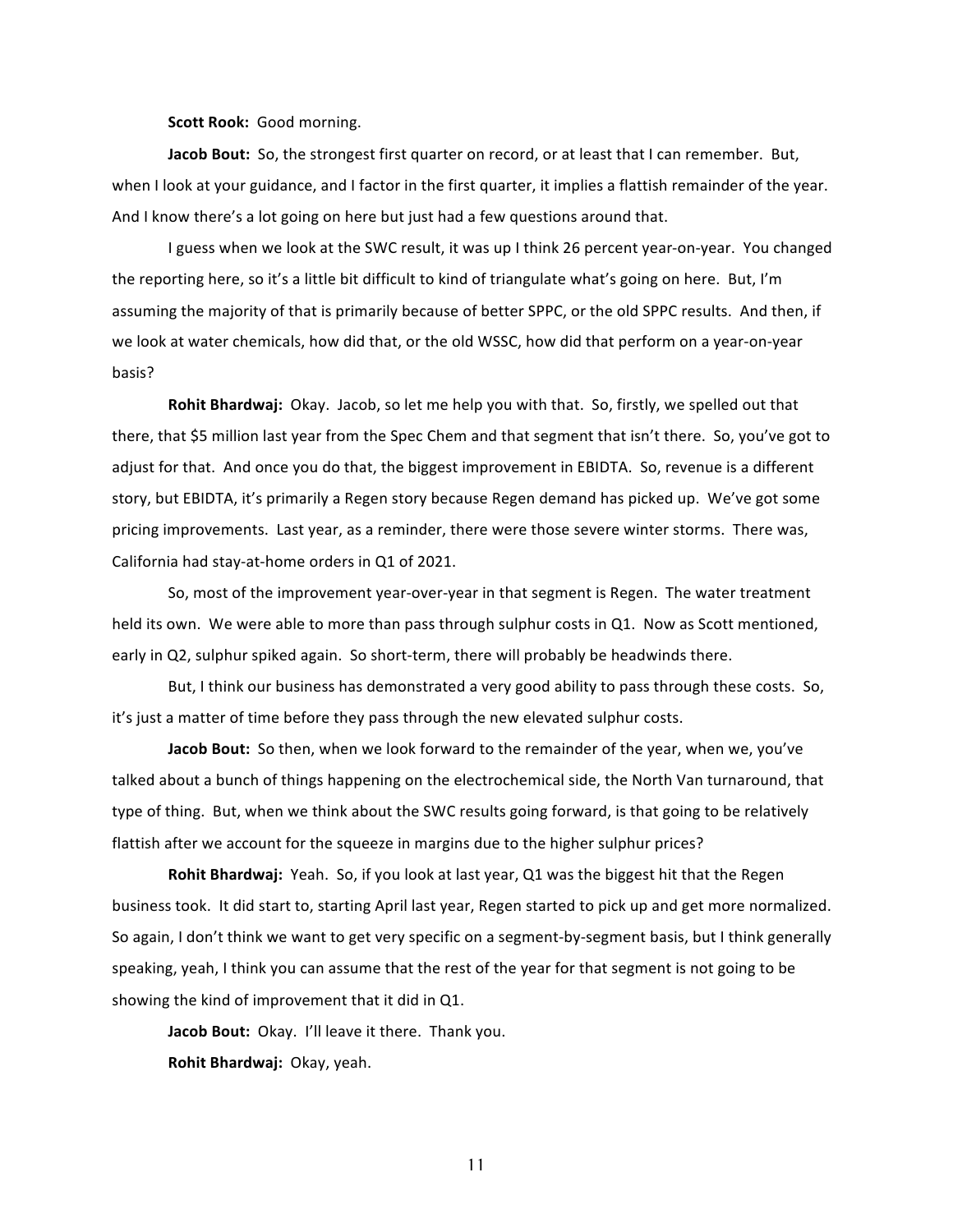**Operator:** Thank you. And our next question comes from the line of Joel Jackson with BMO Capital Markets. Your line is open.

**Joel Jackson:** Hi. Good morning. Would be able to share what you think will be the revenue and the EBITDA mix between SWC and electrochem, the high level for the year?

**Rohit Bhardwaj:** So I think--.

**Joel Jackson:** --Any granularity you can provide would be very helpful.

**Rohit Bhardwaj:** So I think, let me go back to, I guess we can draw from Jacob's question where I said that for the remainder of the year, SWC EBITDA is, it wouldn't show the kind of improvement that it did in Q1. And revenue, I would say in SWC, I probably wouldn't focus on revenue because revenue is going to be high, but that's driven by sulphur.

So, it's really kind of a, it's not that relevant. It's more of an EBITDA story. And so, you can think that the, most of the improvement that is going to come is going to be from the EC segment and keeping in mind that Q2, we've got the turnaround, yeah.

**Joel Jackson:** So, okay, so what means is for the rest of the year, Q2, Q3, Q4, in SWC, the margins are going to be a fair bit below 2021 margins.

**Rohit Bhardwaj:** When you say margins, you mean percentage margins.

**Joel Jackson:** EBITDA margins, percentage margins.

Rohit Bhardwaj: Yeah, EBITDA, as a percentage of revenue.

**Joel Jackson:** Will be, for the rest of the year, in SWC.

**Rohit Bhardwaj: Yeah.** 

**Joel Jackson:** Significantly below 2021 margins.

**Rohit Bhardwaj:** Yeah, so just, and Joel, just as a reminder, in that business, typically when revenues are elevated due to higher raw material costs, the margin percentage does decline. So, our goal is to try and not typically presume (ph) a margin percentage and try to push through the higher sulphur costs. So, even if we're successful at that, the percentage of revenue does go down. And conversely, in a falling sulphur environment, our percentage margin goes up.

**Joel Jackson:** Okay, that's helpful. So, my last question is, on the sale and leaseback opportunity you're looking at, which is interesting, I saw a very good report a month or two ago. It goes, it's to March, that Vancouver industrial land is going for about \$7 million an acre now.

Can you talk about what type of valuation range you might expect? Is there any contamination? Any other interesting aspects about the property, good or bad, that might weigh into what kind of valuation you may get? And who are the interested, potential interested buyers?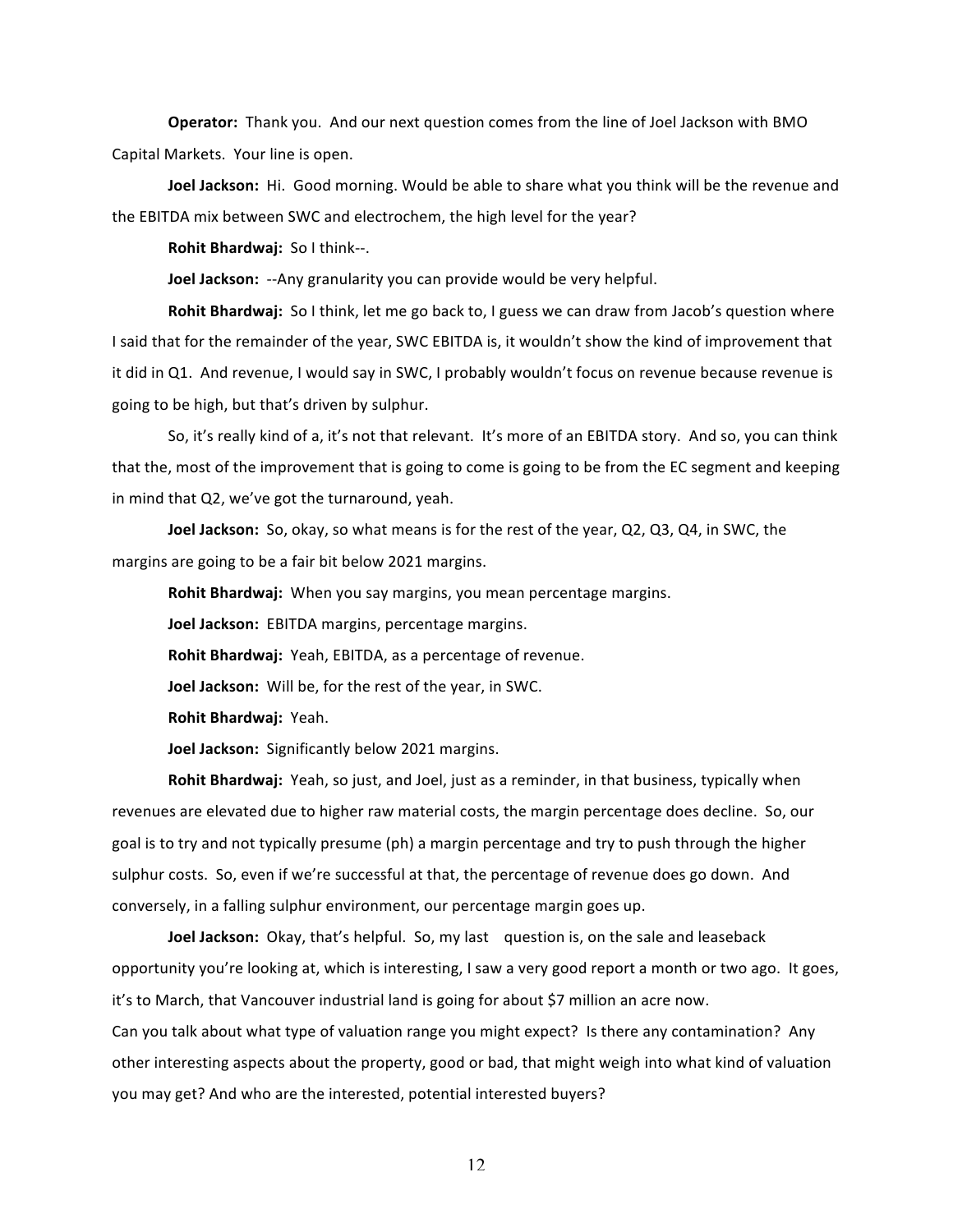**Scott Rook:** So, Joel, this is Scott. All I'll say right now is it's really, I'll repeat what we've put in the news release. So, we are marketing the land, not going to comment on expected value. We do not see, we don't see any significant, let's say, areas of concern with marketing this land. We are excited about what this can be. We think that we have many interested parties in this land, and the process is going to happen, let's say, on schedule. So, it's ongoing and good progress to date.

**Rohit Bhardwaj:** Let me just add one thing to that, Joel. So, this is a pretty unique parcel of land, a pretty large parcel of land. So, there are really no comparable properties that have been sold in the near past. And in terms of environmental stuff, chlor-alkali facilities tend to be pretty benign from an environmental perspective. So, I don't think we have any major concerns from an environmental perspective.

**Joel Jackson: Thank you.** 

**Scott Rook:** This land, the land that we have, it's a deep water port. And so, that in itself sets it apart. And so, we think it is, we believe it's a very valuable piece of land, and we're, and we see advantages with this process.

**Joel Jackson:** Thanks again.

**Rohit Bhardwaj: You're welcome.** 

**Operator:** Thank you. And our next question comes from the line of Steve Hansen with Raymond James. Your line is open.

**Steve Hansen:** Yes, good morning, guys. Maybe I'll just ask a follow-up on Joel and ask the question another way. Is there a value floor at which you would not be willing to go ahead with? I'm just trying to get a context for what we can expect at the low end of the range. I won't speculate on the high end, of course. But, is \$2 million an acre too low? Any context there would be interesting.

**Rohit Bhardwaj:** No, so we have a floor, but we aren't going to share that. So, this is a bit, so this kind of land is sold, think of it like a sale of a business. So, there's no list price. It's really a marketed process, and the buyers will set the price. And if it's acceptable to us, we'll take it. And if it isn't, we won't. So, we really can't share that, the internal floor that we have.

**Steve Hansen:** Okay, that's helpful. But, maybe just one extra one. As I recall, the site, there's actually a big piece of open land on the site as well. Are there higher, better use opportunities for that land beyond just the industrial use today? Or is it just strictly industrial zoned?

**Rohit Bhardwaj:** No, I don't think we want to get into those, but they are, in Vancouver, there are many uses of land in that area. But, it won't be residential, we can tell you that. But, the other options--.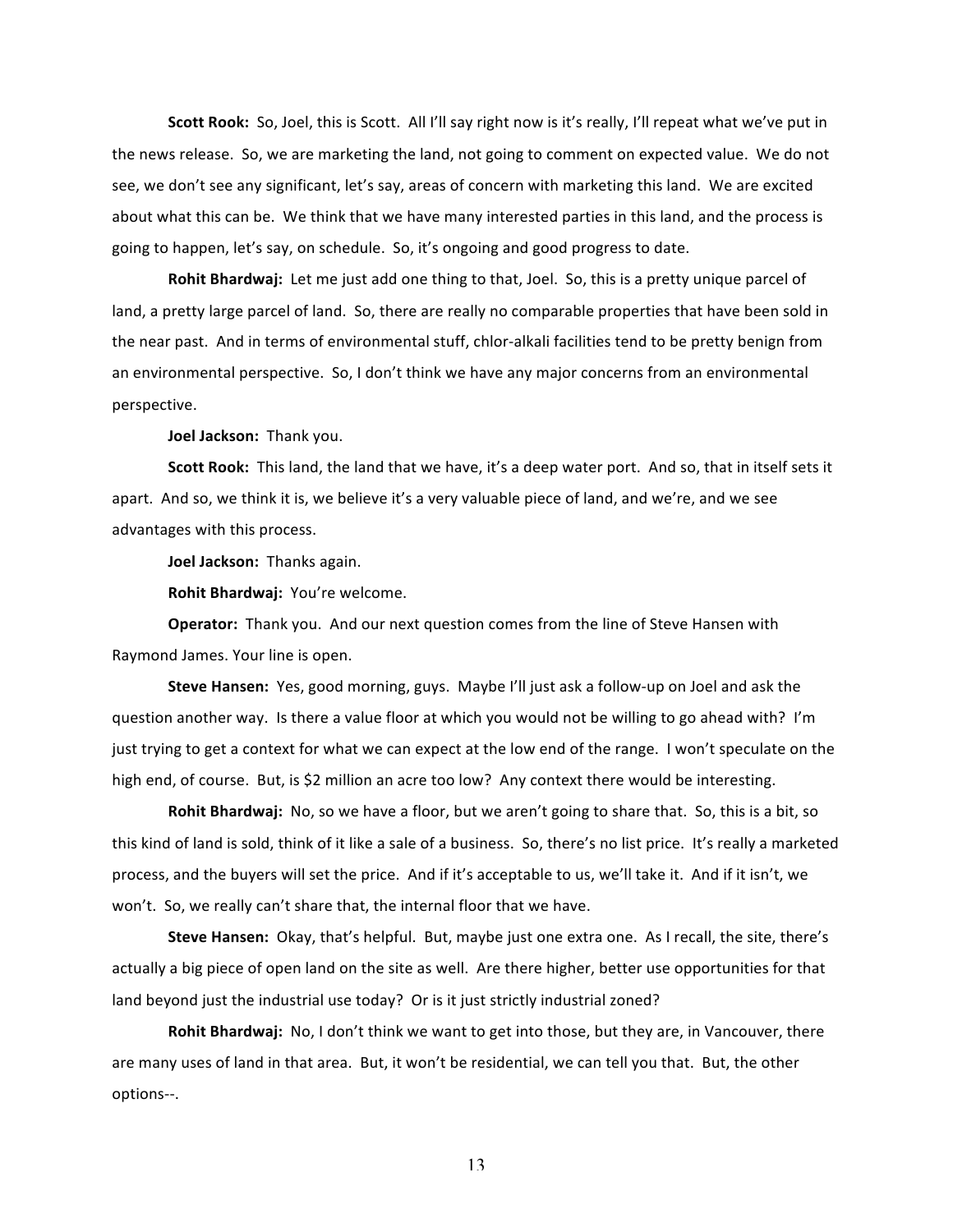**Steve Hansen: --Sure.** 

**Scott Rook:** It is zoned as industrial. So, the whole parcel of land is zoned industrial use. **Steve Hansen: Okay, helpful.** 

**Scott Rook: Yeah.** 

**Steve Hansen:** And just if I may, if I go back to one of the earlier questions on the Regen business, recognizing the California issue and lock-downs, etc., is there, are the economics of that business strictly a volume business? I'm trying to understand the year-over-year changes.

Is it just that the rate of the refinery is running that much better? Or is there actually a skew to the economics based upon how the underlying economics of the crack is running because crack economics have been outstanding here of late? I'm just trying to get a sense if there is any kicker there that helped juice things at all.

**Scott Rook:** Yeah. So, I would say with our Regen business, it is, it's primarily volume but also some price. This business has long-term contracts. And as those contracts expire, then there's typically a change in price, so primarily volume but also some price.

**Joel Jackson:** Okay, helpful. And then just maybe lastly, just on the monetization of the hydrogen opportunity, have you guys quantified the magnitude of that opportunity, whether it's Prince George or Manitoba thus far?

Rohit Bhardwaj: Yeah. I think Prince George we have. Prince George, we've said it could be between \$3 million and \$5 million a year without any capital from our side. And Brandon, we haven't quantified it, but we've said Brandon is about five times the size, or four times the size of Prince George. But, we haven't, because hydrogen is very specific to geographies, etc., so we haven't quantified the Brandon opportunity.

**Joel Jackson:** Okay, very helpful, guys. Thanks.

**Operator:** Our next question comes from the line of Nelson Ng with RBC Capital Markets. Please proceed with your question.

Nelson Ng: Great. Thanks. And good morning, everyone.

**Rohit Bhardwaj:** Good morning.

**Nelson Ng:** I had a few chlorate questions. So, the first one was, in terms of the decision to close the chlorate facility in Quebec, will you be recognizing like a charge to close or decommission the site?

**Rohit Bhardwaj:** Yeah. So, there are two aspects of that question. One is just the closure cost, which are not material, and we have factored them into our revised guidance. And in terms of the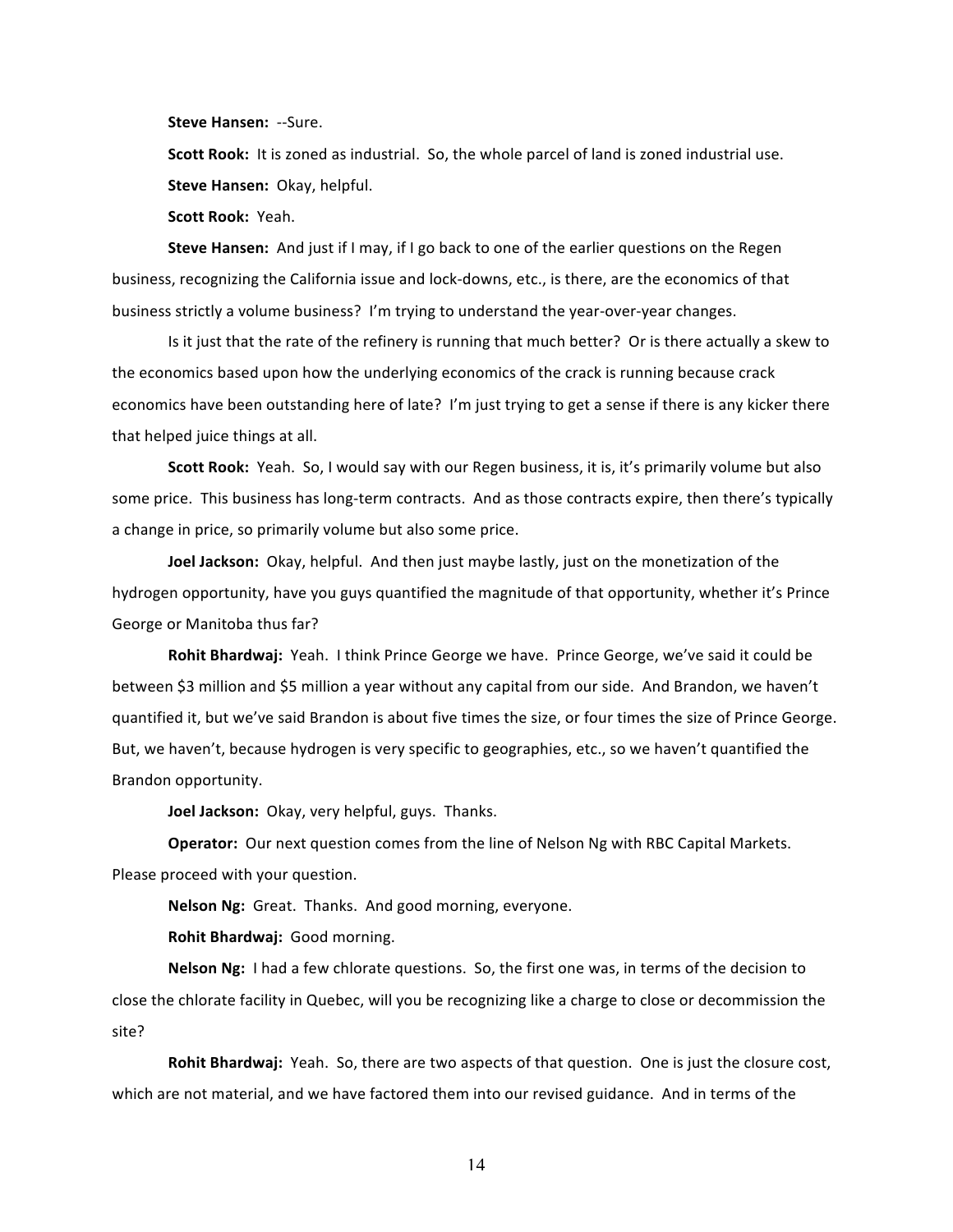charge, there may be some non-cash charge, but we're still kind of evaluating what that might be. But, we don't think, from a cash perspective, it's not going to be significant.

Nelson Ng: Okay. And then you lease the land, right? You don't own it. So, there won't be any--.

Rohit Bhardwaj: --Yeah. No, there's no land--.

**Nelson Ng:** --Post proceeds or anything like that. Okay. All right. And then, just a biggerpicture question in terms of, I guess, given that the facility is in Quebec, I presume power prices in Quebec are still pretty low. Like, so this facility, in terms of the production cost, it's still competitive, still pretty competitive relative to the rest of the industry.

**Rohit Bhardwaj: So--.** 

**Nelson Ng:** --Like the decision to close the facility versus selling it, and are power prices in Quebec about to increase? Or can you just talk about the decision to close rather than sell?

**Rohit Bhardwaj:** Yeah. So, firstly, so it's always a hard decision to close a plant. It's not something we like doing, but in terms of the variable costs of that plant, you're probably right, that the hydroelectric costs in Quebec are pretty good. But, it's a very small-scale plant. A 40,000 chlorate plant is a very small size. So, from a fully loaded basis, it just didn't, we could optimize our results much better than trying to keep it running and get the other two plants to run harder.

In terms of sale opportunities, it's difficult to sell a standalone plant. This whole industry is very, there are only a few players in this industry, so trying to do anything does have some antitrust considerations as well. So, the right thing to do for the industry is to shed capacity because we know that demand has been dropping, so--.

**Nelson Ng:** --Okay. And just on that, sorry, go on.

**Scott Rook:** Yeah. I was just going to say again, just reiterating what we said is that this was a hard decision as we looked at, we looked at, obviously, our business in the industry. We have seen, this industry has seen a significant drop-off in office paper.

And we, in North America, office paper has dropped 40 percent to 50 percent. So overall, the demand for bleach pulp has been down 10 percent. We had excess capacity at our other sites. Brandon is the lowest-cost plant in the world. And we thought that, however unfortunate it was, that we could consolidate and reduce our fixed costs.

**Rohit Bhardwaj:** And the one last aspect to the hydrogen, so we are, already had a hydrogen project in Prince George, and we will have a hydrogen project in Brandon. And so, the profitability of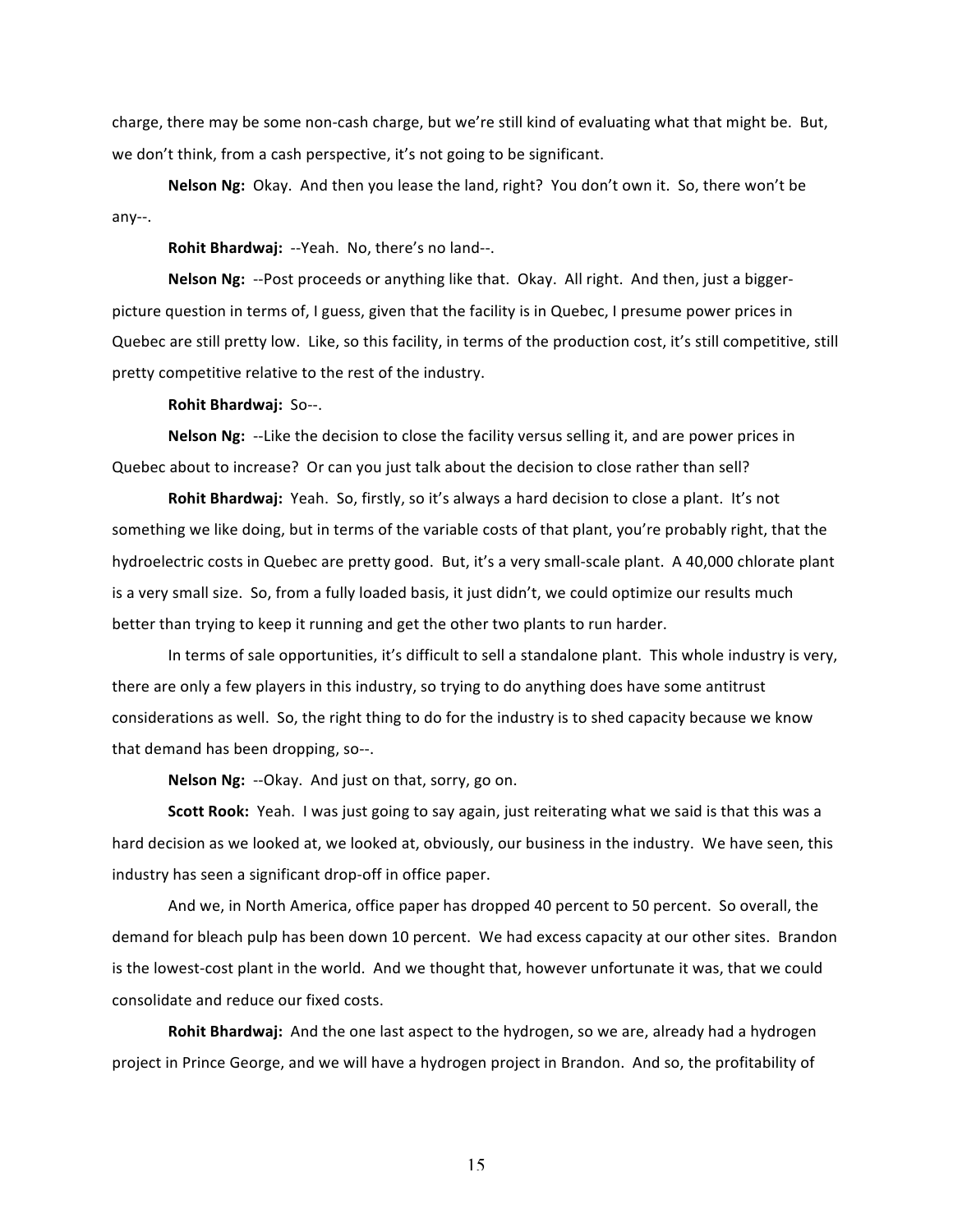those two plants improved quite a bit because of that, and we want to run those plants as hard as we can, so--.

**Nelson Ng:** --Okay. And just on that, you touched on the demand dropping off. So, I guess year-over-year, the demand for chlorate, or the sales volume reduced, so even like relative to a year ago, you saw your volumes reduced. So, was that more industry-wide, or is that specific to your business mix, given that, I guess, people have been returning to the office in the past year?

**Scott Rook:** So, that is across the industry. So, we saw, with COVID, we saw demand destruction, we believe, in the chlorate market of about 10 percent. And so, we were hoping that we were going to see a rebound in demand. That really hasn't happened. We do think that it's roughly stabilized, and we're still somewhat optimistic that we'll see a small pickup in demand.

But we, but what we see with our customers and other customers in the market, they're making decisions about whether they're going to run bleached pulp or unbleached pulp. And so, there's been a, there's been more demand recently, or demand growth for unbleached pulp going into brown packaging. 

And so, with lots of shipments from Amazon and such, the increase in cardboard packaging has been growing. And so, downstream customers, some customers have been making the switch to go from bleached pulp into unbleached.

**Nelson Ng: I see, yeah.** 

**Scott Rook:** And so, with that as the outlook, we made the tough decision that we did.

**Nelson Ng:** Okay, got it. Thanks for the color. And then just one last question for me. So, Rohit, you mentioned that there's roughly a one quarter lag in terms of the caustic prices from Asia in terms of Q2, Q3 setting prices for the second half. Given how volatile the prices have been month-tomonth, like, for example, if April prices are high, and it's expected to drop off in May, like are you able to lock in Q3 in April versus May? Or how much flexibility is there for you to lock in several months at a time?

Rohit Bhardwaj: Yeah, so this is, we're dealing with very sophisticated customers here. So, it is in negotiation. And so, I don't, I think it's, so here's one thing I can tell you, is given the nature of our customers and our business dealings, we typically don't hit the high points in a quarter, and we don't forget the low points in any given quarter. So, we tend to be a little bit more muted than the absolute index.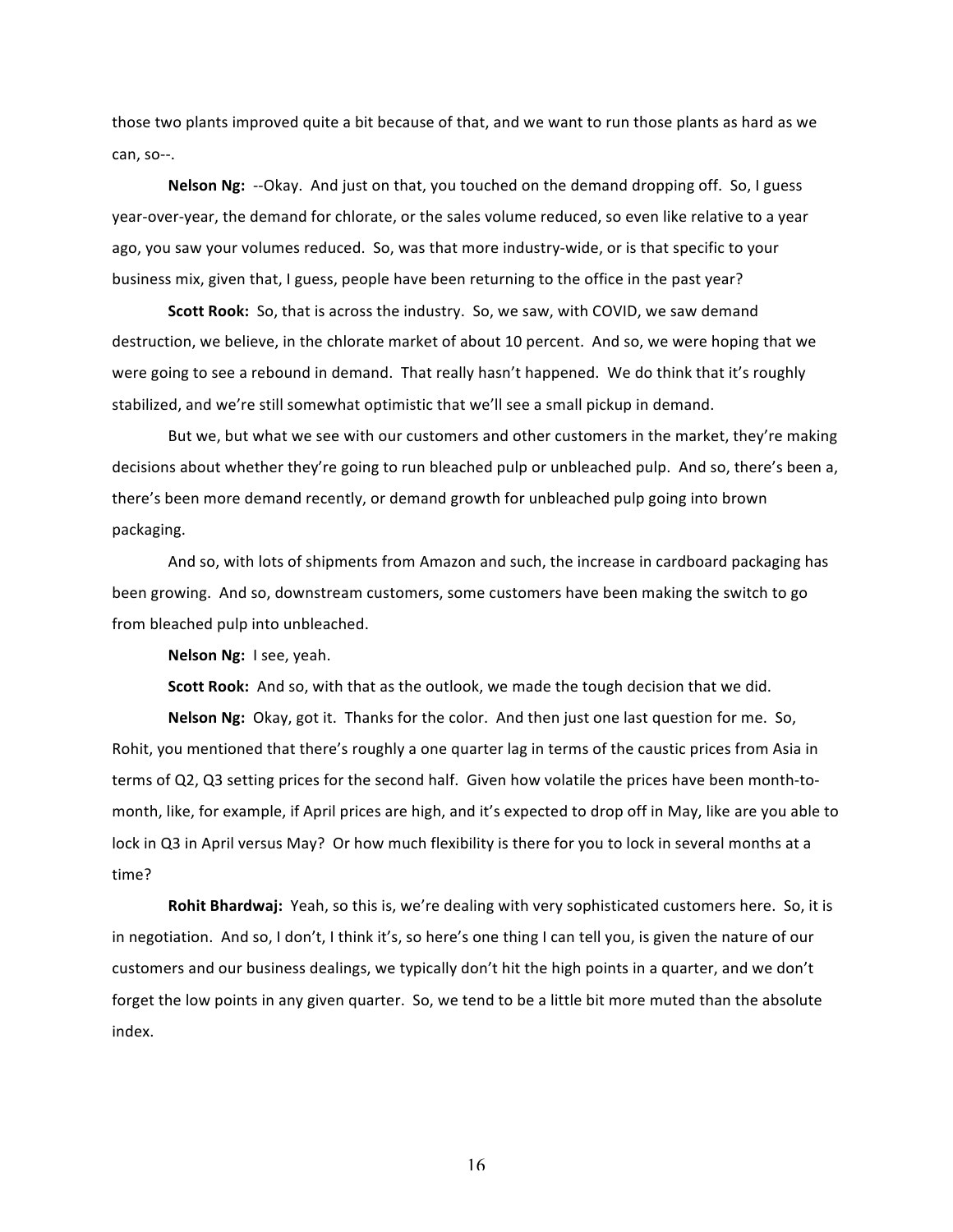So, to answer your question specifically, no, we will not be able to capture the April. It will be part of kind of an average calculation. But, it would be very difficult for us to convince our customers to lock in April when there's May and June still to come.

**Nelson Ng:** Okay. So, in general, it's, we should just think of it as an average one-quarter lag. **Rohit Bhardwaj: Yeah, yeah.** 

**Nelson Ng:** Okay, excellent. I'll leave it there. Thank you.

**Operator:** Thank you. And our next question comes from the line of Chi Le with Desjardins. Your line is open.

**Chi Le:** Morning, Scott and Rohit.

**Rohit Bhardwaj: Morning.** 

**Chi Le:** My question is related to the water treatment. You mentioned the sulfuric acid price. But, there's also alum price, and I believe I've seen it falling over quite significantly. So, could there be a margin benefit for you on that front?

**Rohit Bhardwaj:** You say aluminum prices?

**Chi Le:** Yes.

**Rohit Bhardwaj:** Yeah. So, as raw materials start to stabilize and potentially come down, yes, we typically get a period of time where there is higher pricing of the higher margins because pricing doesn't come, sales prices don't come down that quickly. But right now, given what just happened to sulphur in Q2, we don't see that happening in the next quarter or so. We'll have to see how the rest of the year plays out.

**Scott Rook:** And this is Scott. What I'll add is, with our water business, the rapid pickup in sulphur prices will begin to have an impact on our business later in Q2 and, again, with, since water, and especially alum is primarily sold to city municipalities, those contracts are annual contracts with fixed prices.

So, it does take, it takes some time. Our team is working very aggressively on pricing to push those through, but it takes time. And so, we will have a headwind with this, we'll have a headwind based on this big run-up in sulphur, but when sulphur changes, that headwind turns into a tailwind for us.

**Chi Le:** That's good color. Thank you. My second question will be related to chlorine and hydrochloric acid. So given that both of the chemicals are doing really well, can you discuss whether you view the economics between chlorine and hydrochloric acid to be of a different, so that we are not, that incentivized to get more chlorine into HCl.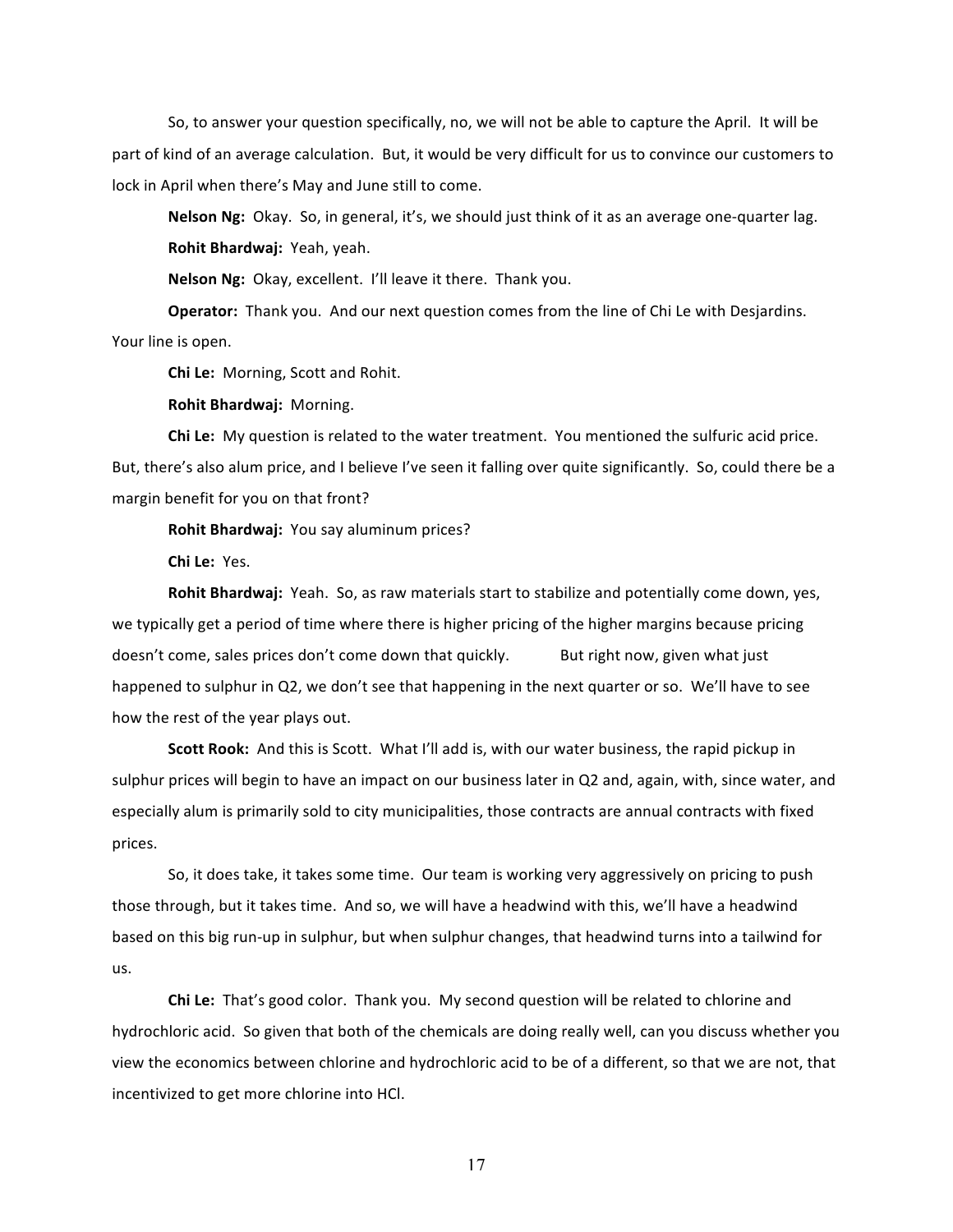**Scott Rook:** Yeah, certainly. So, if you went back a couple of years ago, with Chemtrade, you always heard from me that the most profitable thing that we can do with our chlorine molecule is turn it into hydrochloric acid and to sell that into the fracking industry near our North Vancouver plant.

And that still remains true today, but the advantage of hydrochloric acid is not as strong because of a couple things. So, fracking activity has, well, it did drop off from its peak, let's say, in 2018. So, fracking activity dropped off. And so, demand for hydrochloric acid followed that. It went in line. And demand for chlorine grew.

So again, so what we see, as we look forward out over the next year or two years or so, what we're hearing from our customers is that it's quite possible that hydrochloric demand will pick up 20 to 25 percent over the next two years and, because North America is going to be exporting oil and natural gas to Europe.

And if there was infrastructure in place, then there could be more of a pickup in, 20 percent to 25 percent is only limited by, I think, the infrastructure that's in place right now currently.

And so, I think there's, it's possible that there will be more infrastructure put in place, which could enable that number to go up. But, that's yet to be seen, so a lot of work in the oil and gas industry, I think, happening in North America to come up with a plan to move more oil and gas from North America to Europe.

And then, so I think that, so demand for hydrochloric will grow, we think, 20 percent, 25 percent over the next two years and possibly more. So for us, so I still that that will hold, but the dynamics in chlorine have certainly changed a lot over the past couple of years. And chlorine is more valuable than it was.

**Chi Le:** Thanks, Scott. So, is your conversion rate still in the range of like, say, lower than 30 percent right now?

**Rohit Bhardwaj:** Yeah, it's about 30 percent. And given today's environment, as I think you pointed out as well, there's not that much of a difference between chlorine and HCl. Now, if fracking picks up, then we can up that a bit. It's very easy for us to increase the amount going to HCl, but today, it's about 30 percent, and that's fine.

**Chi Le:** Understood. Thank you. My last question will be about the operational efficiency), so following the closure of your sodium chlorate factory, as you look at the portfolio right now across North America, do you identify any other area where you could see an opportunity for improvement or cleaning up the portfolio?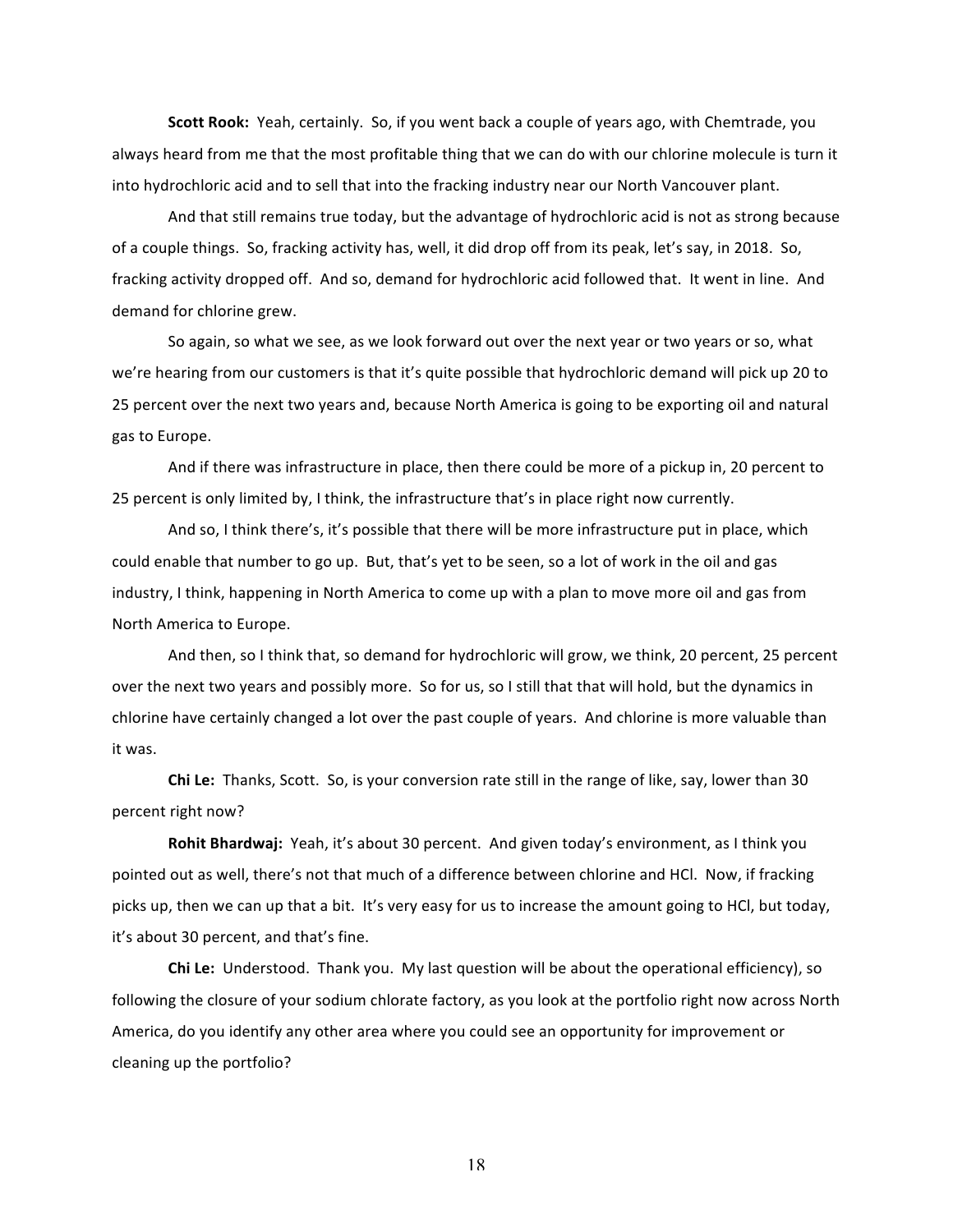**Rohit Bhardwaj:** So, I think on the water business, it's very important to know that we have many plants, but they are small, and they need to be close to customers. So, there's very little opportunity there in terms of chlor-alkali. We only have one plant.

And looking at our asset network, it's fine. So, we've got some smaller products that don't necessarily belong in the portfolio, but those could be sale candidates. But, frankly, they won't really move the needle very much. But, there's, we don't really have any optimization opportunities in terms of network of plants of any significance.

**Chi Le:** Thank you both. I'll pass it on.

**Rohit Bhardwaj:** Okay. Thank you. Rachel, if there are no more questions, sorry, go ahead.

**Operator:** Our next question comes from the line of Stephen Kwai with National Bank Financial. Your line is open.

**Stephen Kwai:** Hey, guys. Thanks for taking my questions. Yeah, most of mine have actually been answered already, so just one quick one for me. Just on your CapEx guidance, I noticed there was an increase, albeit marginal. Just wondering what that's attributable to. Thank you.

**Rohit Bhardwaj:** Yeah. So, I mean, you've probably read the talk about inflation. And so, we're not immune from that. And all equipment prices are going up. So, there's a slight change there, but, again, nothing significant.

**Stephen Kwai: Okay, great. Thanks.** 

**Operator:** And our last question comes from the line of Steve Hansen with Raymond James. Your line is open.

**Steve Hansen:** Yeah, thanks. Just a quick clarification. Rohit, can you perhaps repeat the assumption that you have in for the second half on caustic soda? I think you said \$440 for the back half implied?

But, I just wanted to, see if that's correct. And any reason that you've got a relatively cautious view versus recent market pricing? Is there some sort of, the outlook you describe is actually quite bullish, I found, but the pricing seems less the case.

**Rohit Bhardwaj:** So, I think there are so many macro things out there, geopolitical events happening, and so it's just hard for, and also caustic pricing is near record highs. And while we think they could persist, it's just hard to make that into kind of our assumptions because there are so many uncertainties out there. So, what we want to do is to be very transparent, set out our assumption, and then we'll see how the rest of the year plays out.

**Steve Hansen:** Okay, fair enough, appreciate it. Thanks.